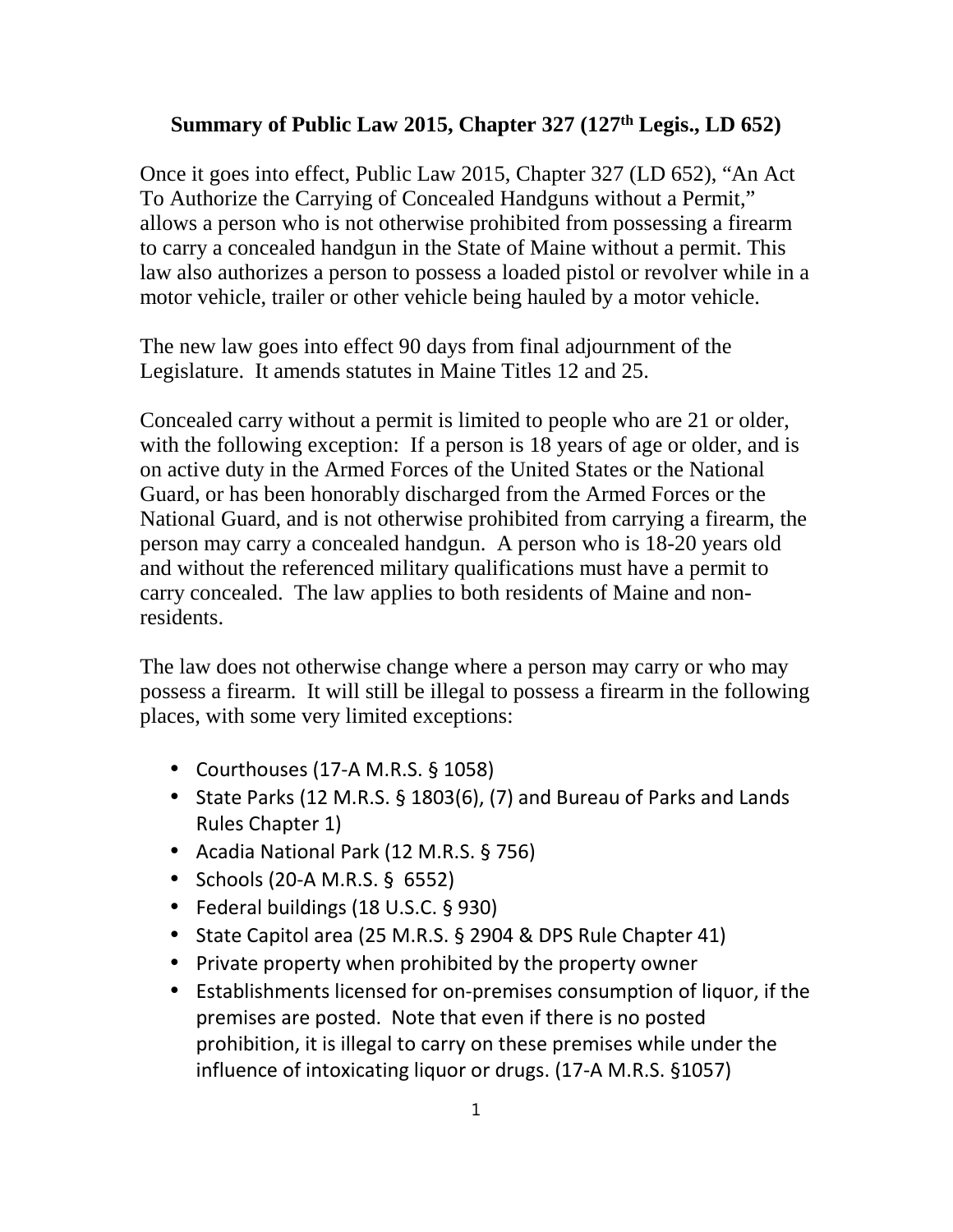There will be some circumstances in which an optional handgun permit will authorize the permittee to in certain locations or during an activity when an unpermitted person could not:

- Acadia National Park (Permit required; 12 M.R.S. §756)
- State Parks (Permit required; open carry not permitted; 12 M.R.S. § 1803(7))
- Regular archery hunting-deer only (Permit required; 12 MRS § 11403)
- Employees' vehicles on work premises (Permit required; vehicle must be locked and firearm must not be visible; 26 M.R.S. §600)

If an individual is carrying a concealed handgun without a permit, he/she has a duty, when coming into contact with any law enforcement officer during a routine stop, detention or arrest, to immediately inform the law enforcement officer that the individual is carrying a concealed handgun.

The law pertains only to handguns, not all weapons. It is important to remember that this law does NOT authorize persons who are prohibited from possessing firearms to carry them. If a person is prohibited from owning or possessing a firearm, this law does nothing to change that prohibition. A person may be prohibited from possessing firearms or ammunition under state law, federal law, or both. Prohibitions include convictions (felony and qualifying misdemeanor crimes of domestic violence); some juvenile adjudications; many protection from abuse orders, dishonorable discharge from the military; immigration status; deferred disposition status; certain mental health adjudications (civil involuntary commitment; finding of not guilty by reason of insanity; finding of not competent to stand trial) and certain probate adjudications. Prohibitions may also be imposed by conditions of bail, probation, and deferred disposition agreements.

Firearms laws are complex. The summary above is necessarily an overview. Persons may wish to contact qualified private counsel and or review the applicable law if they have questions regarding whether they can legally possess firearms or ammunition. This agency is not authorized to give legal advice. This summary cannot be used as a defense to illegal activity